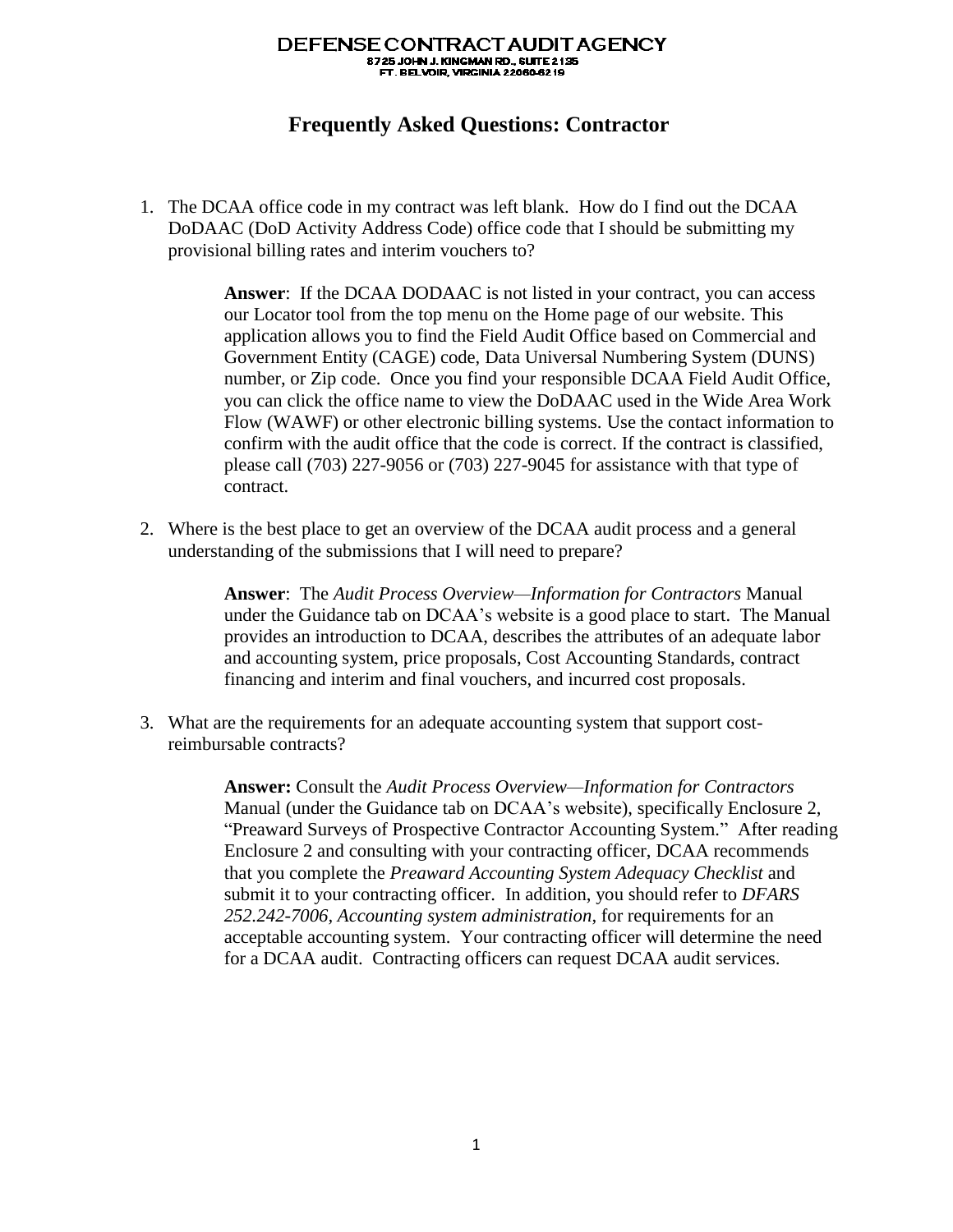4. Does DCAA recommend any commercial off-the-shelf accounting system software packages?

> **Answer**: No. DCAA neither recommends nor approves any specific accounting system vendor software packages.

5. Prior to submitting my contract pricing proposal, forward pricing rate proposal, and incurred cost submission to the contracting officer, I want to perform a self-assessment on the adequacy of these submissions to make sure they meet regulatory requirements. Are there any tools available to help me prepare these submissions?

> **Answer**: Yes. We have those tools and make them available on the website. One of the first steps that a DCAA auditor performs prior to starting an audit is to identify the adequacy of the contractor's submission. The checklists that DCAA auditors use to assess the adequacy of contract pricing proposals, forward pricing rates, and incurred cost submissions are available under the *Checklist and Tools*  tab on DCAA's website. DCAA developed the checklists based on regulatory requirements. DCAA also developed a model for incurred cost submissions under the *Checklist and Tools* tab on DCAA's website. After the submissions are sent to the contracting officer, he/she will determine if an audit is needed. Contracting officers can request DCAA audit services.

6. I am bidding on a government contract. How can I get DCAA to audit my rates?

**Answer**: You do not need to take any step yourself. If your contracting officer needs rates from DCAA, he/she will request them.

7. I am a small business and I recently submitted a contract cost proposal to a Government Agency. I want to ensure that all my accounting systems meet DCAA requirements. Can I contact the local DCAA office in my area and schedule a preaward accounting system survey audit?

> **Answer:** No, a contractor cannot request DCAA to perform an audit of his or her company. Your contracting officer will determine if a DCAA audit is required and, if so, the contracting officer will initiate the audit request.

8. I'm preparing my submission(s) (e.g. contract pricing proposal, forward pricing rates, incurred cost, etc.) and would like to ask the DCAA auditor some specific questions on my submission to make sure I'm on the right track. Will the DCAA auditor give me some specific advice on how to prepare my submission?

> **Answer**: No, a DCAA auditor cannot provide specific advice to assist a contractor in preparing their submission because doing so would impair the auditor's independence. Generally Accepted Government Auditing Standards (GAGAS/The Yellow Book) prohibits DCAA from providing advice to contractors on certain accounting or estimating matters. However, auditors may